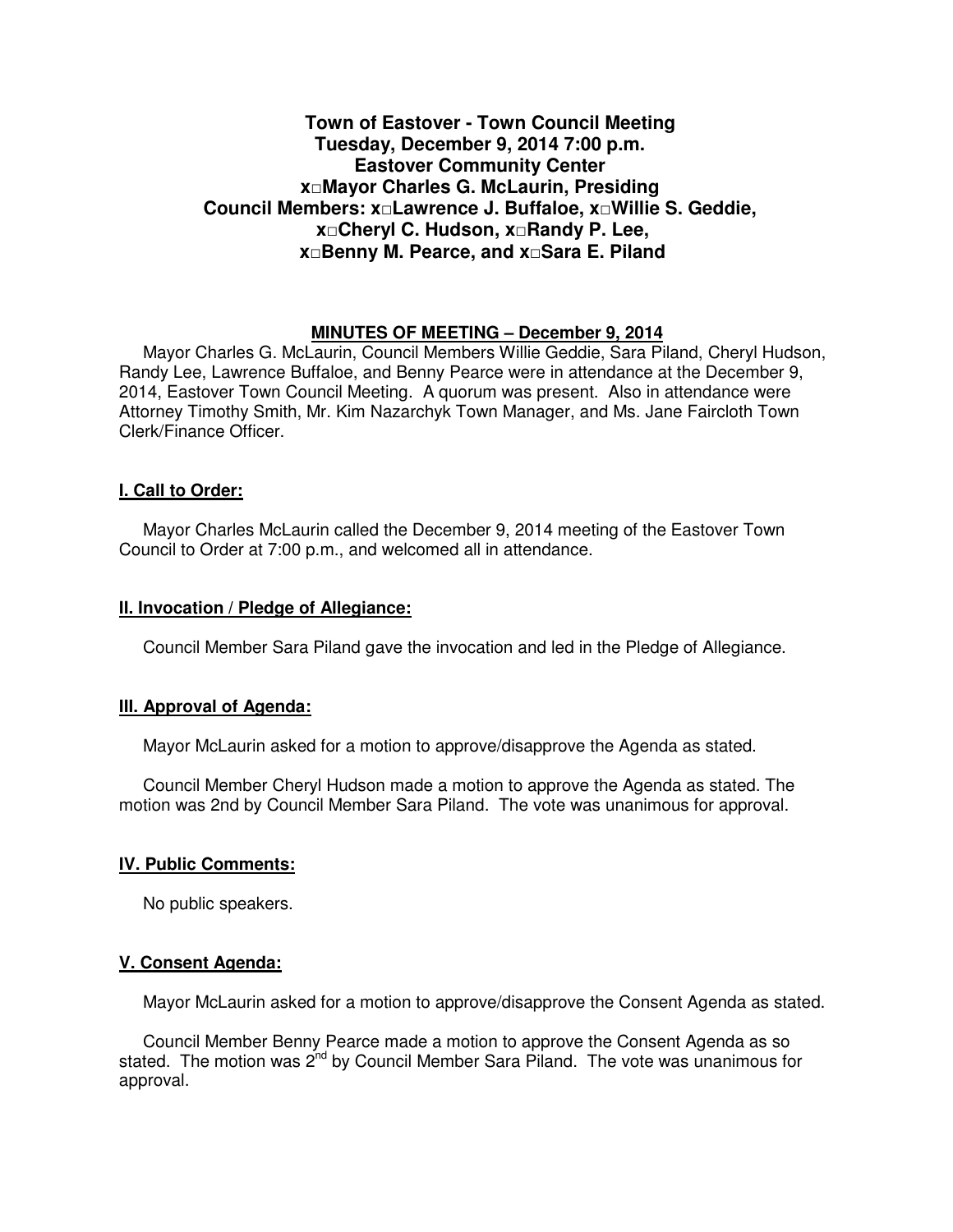## **VI. Discussion Agenda:**

### **Agenda Item #1:**

 Presentation by Mr. David Maxwell, CPA from the McFadyen & Sumner, CPAs PA concerning the results of the Fiscal Year 2014 (1 July 2013- 30 June 2014) Audit for the Town of Eastover.

 Mr. David Maxwell, CPA presented the Audit findings for the Town of Eastover. He stated that the Town had a clean audit, no impropriator findings. He commended the Town for a clean audit, and also commended the staff for a job well done. Mr. Maxwell stated that the State was impressed with our audit.

 Mr. Maxwell stated that our 2013-2014 Revenues by source are as follows: 7% Other, 43% Property Tax, 40% Sales Tax and 10% Utility Franchise Tax, Telecommunications, Video Programming Sales Tax.

 Mr. Maxwell stated that 31% of our Departmental Expenditures/Expenses are as follows: 18% Cultural & Recreational, 31% General Government, 49% Public Safety, 2% Economic/Physical Development & Transportation.

## **Agenda Item #2:**

### **Consider approval of the 2015 Town Council Meeting Dates.**

Mr. Nazarchyk presented to the Council the Town Council Meeting Dates for 2015. The meeting dates will be on the  $2^{nd}$  Tuesday of each month at 7:00 p.m.

 Mayor McLaurin asked for a motion to approve/disapprove the meeting schedule. Council Member Sara Piland made a motion to approve the schedule as presented. The motion was 2<sup>nd</sup> by Council Member Cheryl Hudson. The vote was unanimous for approval.

## **Agenda Item #3:**

### **Consider approval of the 2015 Holiday Dates.**

Mr. Nazarchyk stated that the holiday dates for 2015 are consistent with the State holidays and recommends approval.

 Mayor asked for a motion to approve/disapprove the holiday schedule for 2015. Council Member Lawrence Buffaloe made a motion to approve the State Holiday schedule as approved by the State. Council Member Benny Pearce 2<sup>nd</sup> the motion. The vote was unanimous for approval.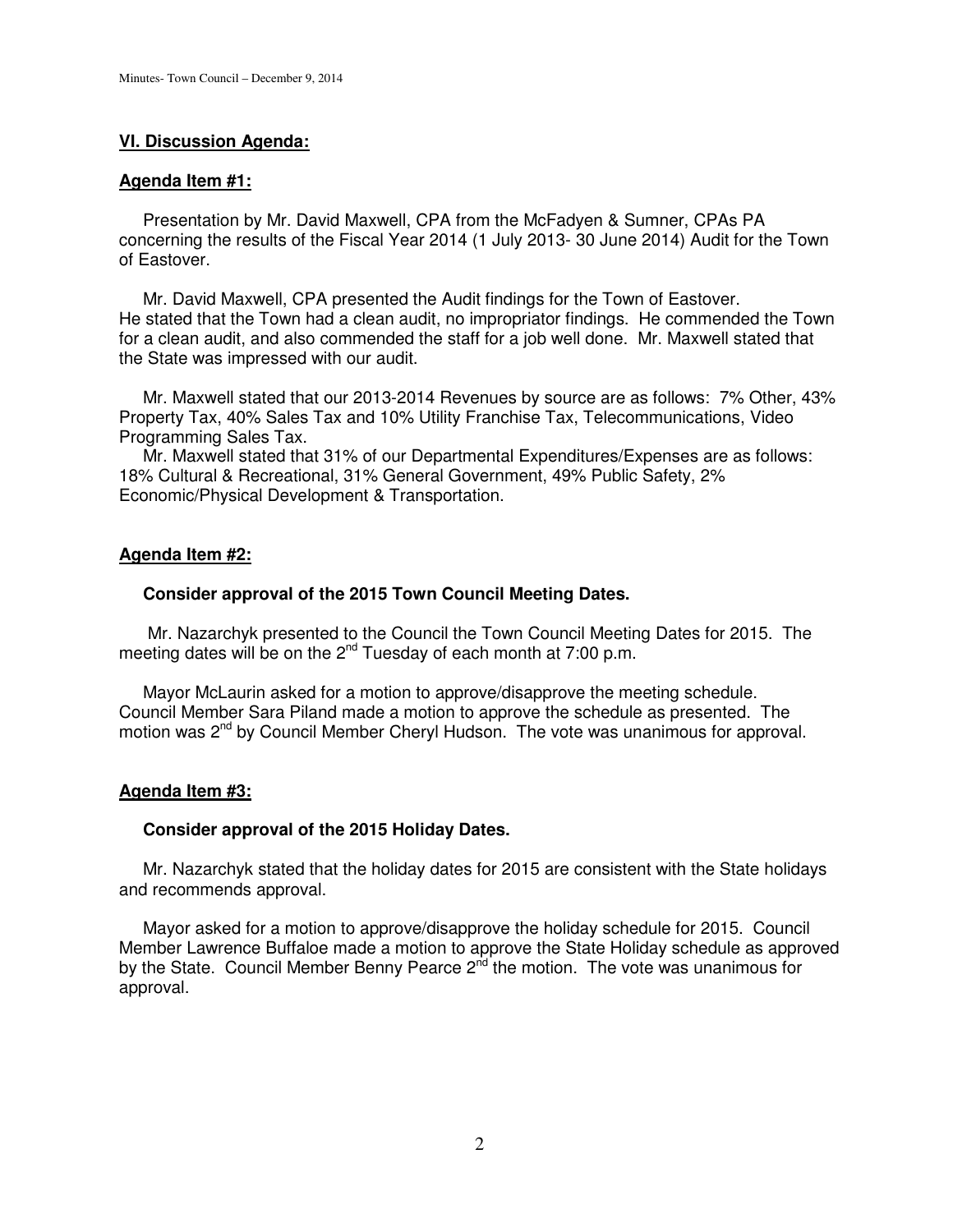### **Agenda Item #4:**

### **Discussion on Zero Lot Line Ordinance.**

 Mr. Nazarchyk updated the Council on the proposed amendment to the current ZLL as Conditional Zoning as an information item. He stated that when the Council adopted this in May of 2013, it was directed mainly at new construction. Since that time Mr. Rooney has been made aware of some existing situations in which the 40% dedicated open space and the 20 Ft. buffer would not be practical. Mr. Nazachyk sited a particular instance which may come to the Council in February.

 The proposed amendment will be specific to parcels 5.0 acres or less with a minimum of two existing residential dwellings. This proposal will go to the County Planning on Tuesday, December 16<sup>th</sup>, and will come before the Eastover Town Council at the January 13<sup>th</sup> meeting.

#### **Agenda Item #5:**

#### **Discussion on advertising in the "Up & Coming" Magazine booklet**

 The Town Council discussed and agreed to have a one page color add in the "Up & Coming" Weekly, Booklet at a cost of \$1,200.00. The ad will have a welcome letter from the Mayor and list the events that occur in the Town of Eastover. Dr. Linda McAllister was present representing the "Up & Coming" Weekly.

 The Mayor asked for a motion to approve/disapprove the Town's advertisement in the "Up & Coming" Weekly yearly booklet.

 Council Member Sara Piland made a motion to approve the advertisement at a cost of \$1,200.00. The motion was 2nd by Council Member Randy Lee. The vote was unanimous for approval.

#### **Agenda Item #6:**

#### **Discussion on Road signs for School Street.**

 Mr. Nazarchyk stated that we need to request to the Department of Transportation (DOT) that we need signs, stating specific restrictions to trucks 3 axles or more to not use School Street.

 Mayor McLaurin asked for a motion to approve or disapprove the request to DOT for the proper signage.

 Council Member Sara Piland made a motion for the Town Manager to request signs restricting trucks with 3 axles or more from traveling on School. A  $2^{nd}$  to the motion was made by Council Member Randy Lee. The vote was unanimous for approval.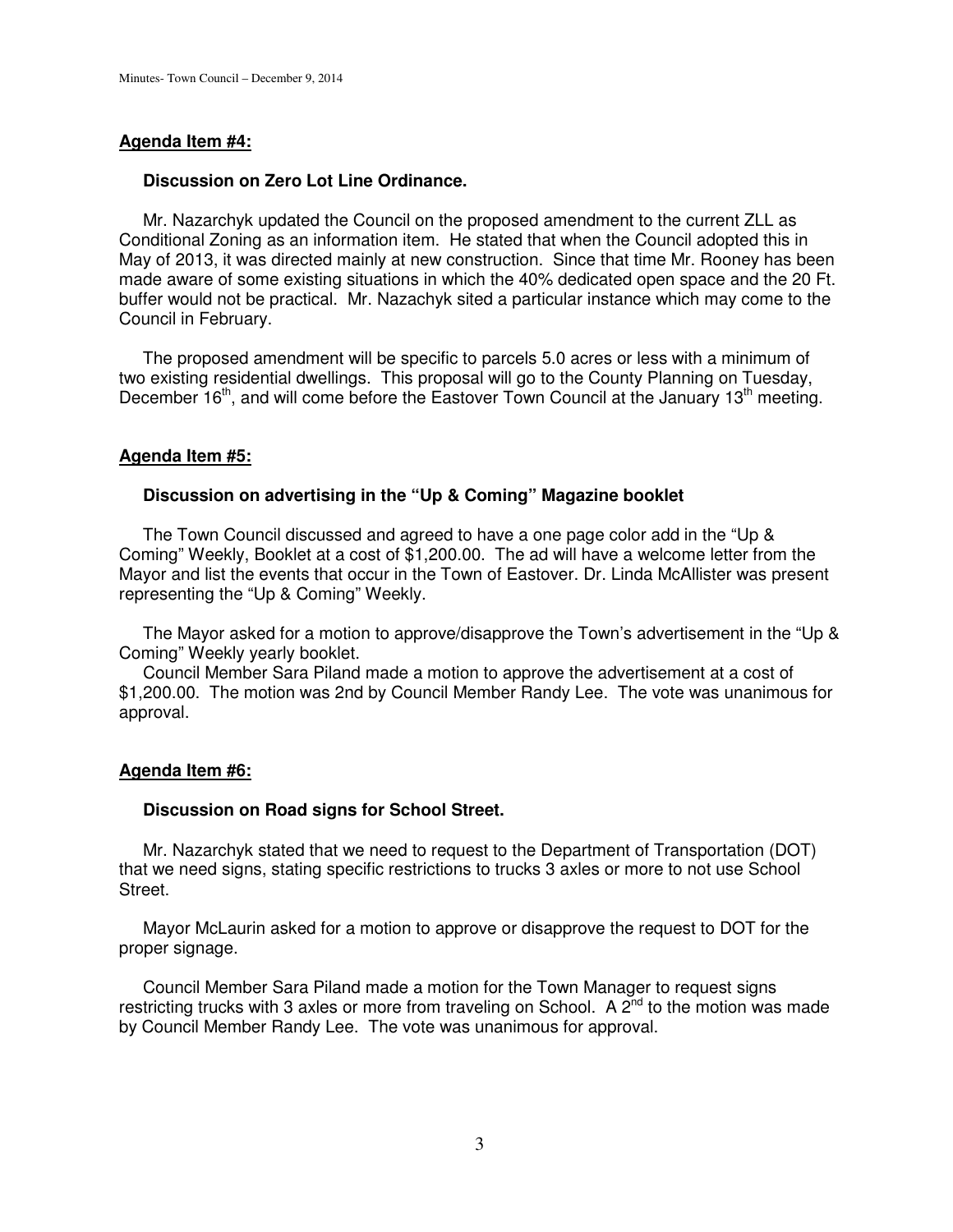## **Agenda Item #7:**

## **Discussion on the Eastover Community Parks Association.**

 Mr. Nazarchyk stated that Council Members Benny Pearce and Lawrence Buffaloe, and Mayor Charles McLaurin have been negotiating with the Ball Park board. He stated that two minor changes have been made to the draft agreement. A response is still pending from the Ball Park Association. The owner of the property wants 100 feet so he will not have to move structures. The sellers of the property would like this to be closed this February or March timeframe.

### **Agenda Item #8:**

### **Discussion on the fence repair or replacement at the Eastover Community Center**.

Mr. Nazarchyk stated that we need to repair 900 to 1000 feet (487 linear feet) in material.

Mr. West stated that the current wooden fence has been their 10 years.

 The Council discussed various fences (i.e. Black chain length fence; vinyl fence; wooden fence; wrought iron fence). The Council asked the Town Manager to get information and get back with them. The Council decided to Table this action until a later date.

## **VII. RECEIVE MAYOR'S UPDATE.**

 Mayor McLaurin stated that the Flea Drop will be on New Year's Eve. It will start 10:00 p.m. and the flea will drop at midnight.

 Mayor McLaurin stated that the Eastover Fire Department is having a supper Friday December 12, 2014 and the Council is invited to attend.

 Mayor McLaurin stated that Council Member Randy Lee will be at a Doctor Wednesday and Monday.

Mayor McLaurin stated that the Post Office is now open for business.

Mayor McLaurin stated that a safety sign should be installed on Middle Road.

 Mayor McLaurin stated that DOT has trees hanging over Middle Road that need to be removed.

Mayor McLaurin stated that a welcome sign should be near Tranquil Acres.

 Mayor McLaurin stated that he hopes the new Community Watch leader will be a retired Deputy that lives in Eastover.

Mayor McLaurin stated that he wishes a Merry Christmas to all.